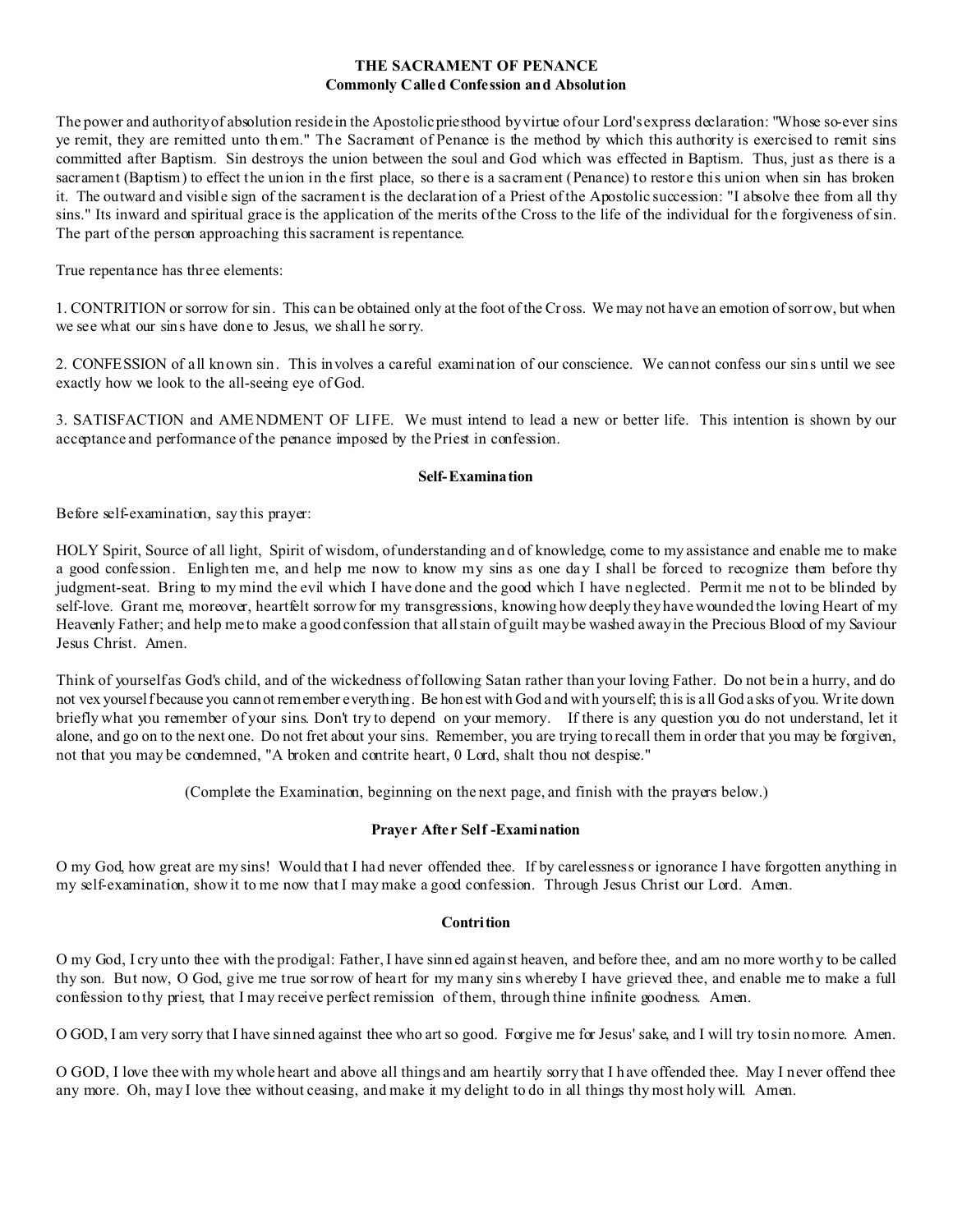| Description                                                                                                                                                                                                                                                                                                                                                                                                                                                                                                                                                                                                                                                                                                                                                                      | How this applies in my life (specifically.)<br>Use the back if you need more room. |
|----------------------------------------------------------------------------------------------------------------------------------------------------------------------------------------------------------------------------------------------------------------------------------------------------------------------------------------------------------------------------------------------------------------------------------------------------------------------------------------------------------------------------------------------------------------------------------------------------------------------------------------------------------------------------------------------------------------------------------------------------------------------------------|------------------------------------------------------------------------------------|
| <b>PRIDE</b> is putting self in the place of God as the center and<br>objective of our life, or of some department thereof. It is the<br>refusal to recognize our status as creatures, dependent on God<br>for our existence, and placed by him in a specific relationship to<br>the rest of his creation.                                                                                                                                                                                                                                                                                                                                                                                                                                                                       |                                                                                    |
| Irreverence. Deliberate neglect of the worship of God every<br>Sunday in his Church, or being content with a perfunctory<br>participation in it. Disregard of other Holy Days or of<br>additional opportunities for giving God honor. Failure to thank<br>God or to express our gratitude adequately.<br>Disrespect for God or holy things by deliberately<br>treating them, in thought, word or deed, in a profane,<br>contemptuous or over-familiar manner. Use of holy things for<br>person al advantage, or the attempt to bribe or placate God by<br>religious practices or promises.                                                                                                                                                                                       |                                                                                    |
| Sentimentality. Being satisfied with pious feelings and<br>beautiful ceremonies without striving to obey God's will.                                                                                                                                                                                                                                                                                                                                                                                                                                                                                                                                                                                                                                                             |                                                                                    |
| Presumption. Dependence on self rather than on God, with the<br>consequent neglect of the means of grace-sacraments and<br>prayer. Dispensation of ourselves from ordinary duties on the<br>grounds that we are superior persons. Satisfaction or<br>complacency over our spiritual achievements. Refusal to avoid,<br>when possible, immediate occasions of temptation. Preference<br>for our own ideas, customs, schemes or techniques. Foolish<br>optimism.<br>Failure to recognize our job as a divine vocation, or to<br>offer our work to God. Unwillingness to surrender to and abide<br>in Christ, to let him act in and through us. Failure to offer to<br>God regularly in intercession the persons or causes that have, or<br>should enlist our interest and support. |                                                                                    |
| Distrust. Refusal to recognize God's wisdom, providence and<br>love. Worry, anxiety, misgivings, scrupulosity, or<br>perfectionism. Attempts to discern or control the future by<br>spiritualism, astrology, fortune-telling or the like. Magic or<br>superstition.<br>Over-sensitiveness. Expectation that others will<br>dislike, reject or mistreat us; over-readiness so to interpret their<br>attitude, or quickness to take offense. Unfounded suspicions.<br>Timidity in accepting responsibility, or cowardice in<br>facing difficulty or suffering. Surrender to feelings of<br>depression, gloom, pessimism, discouragement, self-pity, or fear<br>of death, instead of fighting to be brave, cheerful and hopeful.                                                    |                                                                                    |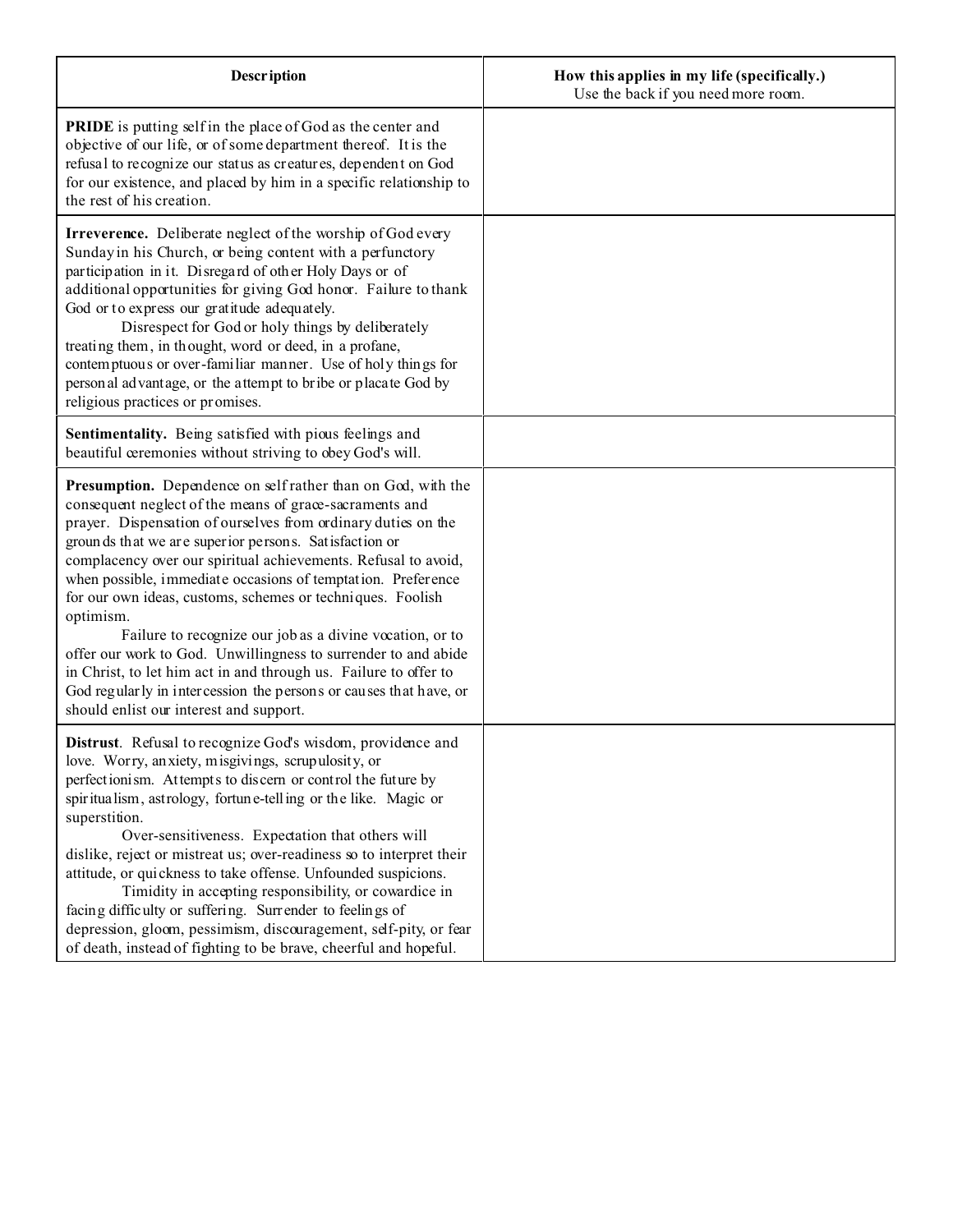| <b>Description</b>                                                                                                                                                                                                                                                                                                                                                                                                                                                                                                                                                                                                                                                                                                                                                                                                                                                                                                                                                                                                                                                                                                                                                                               | How this applies in my life (specifically.)<br>Use the back if you need more room. |
|--------------------------------------------------------------------------------------------------------------------------------------------------------------------------------------------------------------------------------------------------------------------------------------------------------------------------------------------------------------------------------------------------------------------------------------------------------------------------------------------------------------------------------------------------------------------------------------------------------------------------------------------------------------------------------------------------------------------------------------------------------------------------------------------------------------------------------------------------------------------------------------------------------------------------------------------------------------------------------------------------------------------------------------------------------------------------------------------------------------------------------------------------------------------------------------------------|------------------------------------------------------------------------------------|
| Disobedience. Rejection of God's known will in favor of our<br>own interests or pleasures. Disobedience of the legitimate (and<br>therefore divinely ordained) laws, regulations or authority of the<br>Church, state, husband, parents, teachers, etc.; or slow and<br>reluctant obedience. Failure when in authority to fulfil<br>responsibilities or to consider the best interests of those under<br>us.<br>Refusal to learn God's nature or will as revealed in<br>Scripture, expounded in instructions or expert advice, or<br>discernible through prayer, meditation or the reading of<br>religious books. Absorption in our own affairs, leaving little<br>time, energy or interest for the things of God.<br>Violation of confidence. Breaking of legitimate                                                                                                                                                                                                                                                                                                                                                                                                                            |                                                                                    |
| promises or contracts. Irresponsibility. Treachery. Unnecessary<br>disappointment of another, or the causing of shame or anxiety to<br>those who love us.                                                                                                                                                                                                                                                                                                                                                                                                                                                                                                                                                                                                                                                                                                                                                                                                                                                                                                                                                                                                                                        |                                                                                    |
| <b>Impenitence.</b> Refusal to search out and face up to our sins, or<br>to confess and admit them before God. Disregard of our sins or<br>pretense that we are better than we are. Self-justification or<br>discounting our sins as insignificant, natural or inevitable. Self-<br>righteous comparison of ourselves with others.<br>Refusal to accept just punishment or to make due<br>reparation when possible. Deceit or lying to escape the<br>consequences of our sins, or allowing an other to suffer the<br>blame for our faults. Overcompensation or attempts at<br>self-reform or self-vengeance, to avoid surrender to God in<br>humble penitence.<br>Shame (hurt pride), sorrow for ourselves because our<br>sins make us less respectable than we like to think we are, or<br>because we fear punishment or injury to our reputation, rather<br>than sorrow for what sin is in the eyes of God. Refusal to admit<br>we were in the wrong or to apologize. Refusal to accept<br>forgiveness from God or others. Doubt that God can forgive our<br>sins, or failure to use the means of getting assurance of his<br>forgiveness when we need it. Unwillingness to forgive ourselves. |                                                                                    |
| Vanity. Crediting to ourselves rather than to God our talents,<br>abilities, insights, accomplishments, good works. Refusal to<br>admit indebtedness to others, or adequately to express gratitude<br>for their help. Hypocrisy. Pretense to virtues we do not possess.<br>False humility. Harsh judgments on others for faults we excuse<br>in ourselves.<br>Boasting, exaggeration, drawing attention to ourselves<br>by talking too much, by claiming ability, wisdom, experience or<br>influence we do not have, or by eccentric or ostentatious<br>behavior. Undue concern over, or expenditure of time, money<br>or energy on looks, dress, surroundings, etc., in order to impress<br>others; or deliberate slovenliness for the same purpose. Seeking,<br>desiring or relishing flattery or compliments.                                                                                                                                                                                                                                                                                                                                                                                 |                                                                                    |
| Arrogance. Insisting that others conform to our wishes,<br>recognize our leadership, accept our own estimate of our worth.<br>Being overbearing, argumentative, opinionated, obstinate.                                                                                                                                                                                                                                                                                                                                                                                                                                                                                                                                                                                                                                                                                                                                                                                                                                                                                                                                                                                                          |                                                                                    |
| Snobbery. Pride over race, family, position, personality,<br>education, skill, achievements, or possessions.                                                                                                                                                                                                                                                                                                                                                                                                                                                                                                                                                                                                                                                                                                                                                                                                                                                                                                                                                                                                                                                                                     |                                                                                    |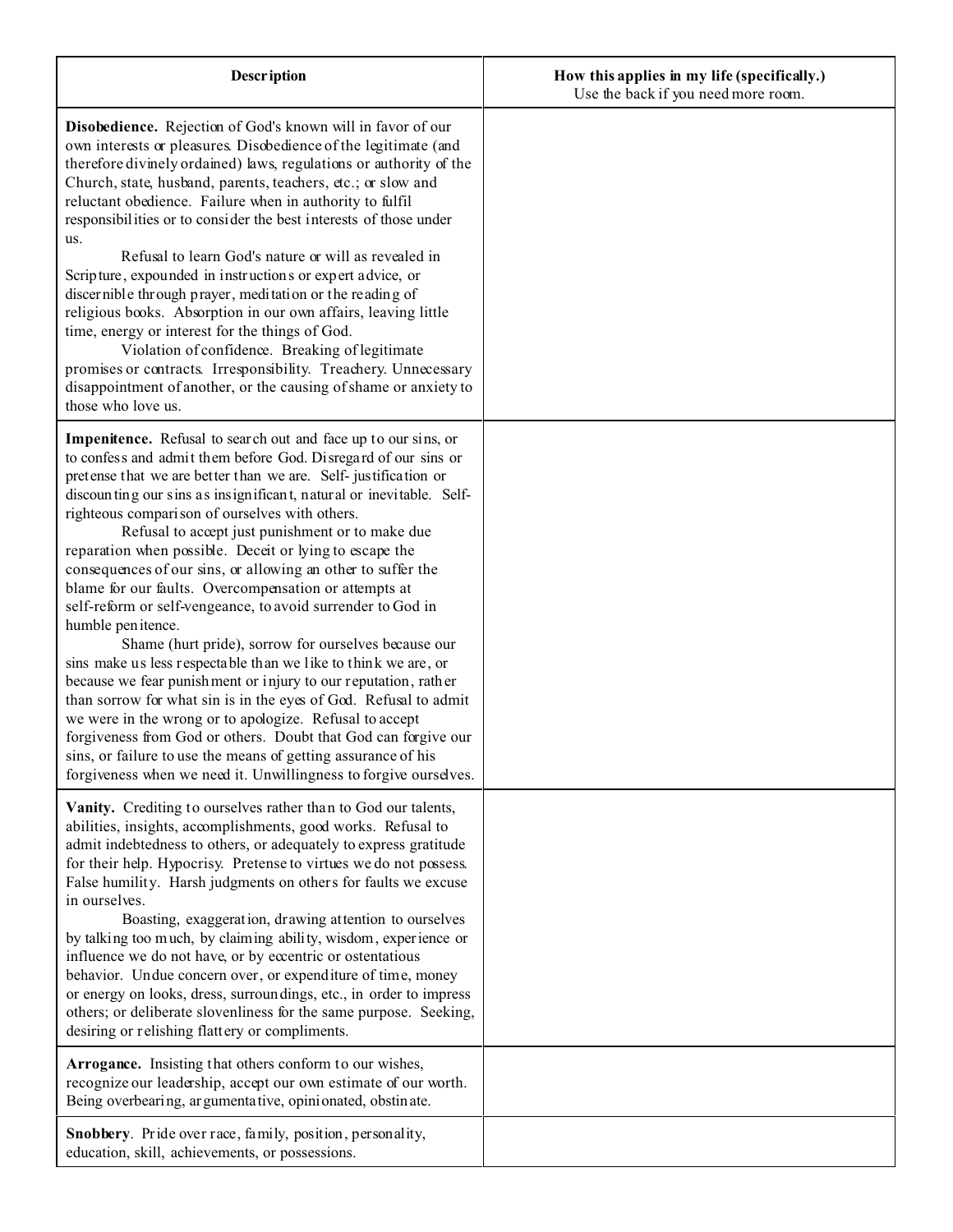| <b>Description</b>                                                                                                                                                                                                                                                                                                                                                                                                                                                                                                                                                                                | How this applies in my life (specifically.)<br>Use the back if you need more room. |
|---------------------------------------------------------------------------------------------------------------------------------------------------------------------------------------------------------------------------------------------------------------------------------------------------------------------------------------------------------------------------------------------------------------------------------------------------------------------------------------------------------------------------------------------------------------------------------------------------|------------------------------------------------------------------------------------|
| <b>ANGER</b> is open rebellion against God or our fellow creatures.<br>Its purpose and desire is to eliminate any obstacle to our<br>self-seeking, to retaliate against any threat to our security, to<br>avenge any insult or injury to our person.                                                                                                                                                                                                                                                                                                                                              |                                                                                    |
| Resentment. Refusal to discern, accept or fulfil God's wocation.<br>Dissatisfaction with the talents, abilities or opportunities he has<br>given us. Unwillingness to face up to difficulties or sacrifices.<br>Unjustified rebellion or complaint at the circumstances of our<br>lives. Escape from reality or the attempt to force our will upon<br>it. Transference to God, to our parents, to society, or to other<br>individuals of the blame for our maladjustment; hatred of God,<br>or antisocial behavior. Cynicism. Annoyance at the<br>contrariness of things; profanity or grumbling. |                                                                                    |
| Pugnacity. Attack upon another in anger. Murder in deed or<br>desire. Combativeness or nursing of grudges. Injury to another<br>by striking, cursing or insulting him; or by damaging his<br>reputation or property. Quarrelsomeness, bickering,<br>contradiction, nagging, rudeness, or snubbing.                                                                                                                                                                                                                                                                                                |                                                                                    |
| Retaliation. Vengeance for wrongs real or imagined, or the<br>plotting thereof. Harsh or excessive punishment. Hostility,<br>sullenness or rash judgment. Refusal to for give, or to offer or<br>accept reconciliation. Unwillingness to love, to do good to, or to<br>pray for enemies. Boycotting or ostracizing another for selfish<br>reasons. Spoiling others' pleasure by uncooperativeness or<br>disdain, because we have not got our way, or because we feel out<br>of sorts or superior.                                                                                                 |                                                                                    |
| ENVY is dissatisfaction with our place in God's order of<br>creation, manifested in begrudging his gifts and vocation to<br>others.                                                                                                                                                                                                                                                                                                                                                                                                                                                               |                                                                                    |
| Jealousy. Offense at the talents, success or good fortune of<br>others. Selfish or unnecessary rivalry or competition. Pleasure<br>at others' difficulties or distress. Belittling others.                                                                                                                                                                                                                                                                                                                                                                                                        |                                                                                    |
| Malice. Ill-will, false accusations, slander, backbiting. Reading<br>false motives into others' behavior. Initiation, collection or<br>retailing of gossip. Arousing, fostering or organizing<br>antagonism against others. Unnecessary criticism, even when<br>true. Deliberate annoyance of others, teasing or bullying.                                                                                                                                                                                                                                                                        |                                                                                    |
| Contempt. Scorn of another's virtue, ability, shortcomings or<br>failings. Prejudice against those we consider interior, or who<br>consider us inferior, or who seem to threaten our security or<br>position. Ridicule of persons, institutions or ideals.                                                                                                                                                                                                                                                                                                                                        |                                                                                    |
| <b>COVETOUSNESS</b> is the refusal to respect the integrity of<br>other creatures, expressed in the inordinate accumulation of<br>material things; in the use of other persons for our personal<br>advantage; or in the quest for status, power or security at their<br>expense.                                                                                                                                                                                                                                                                                                                  |                                                                                    |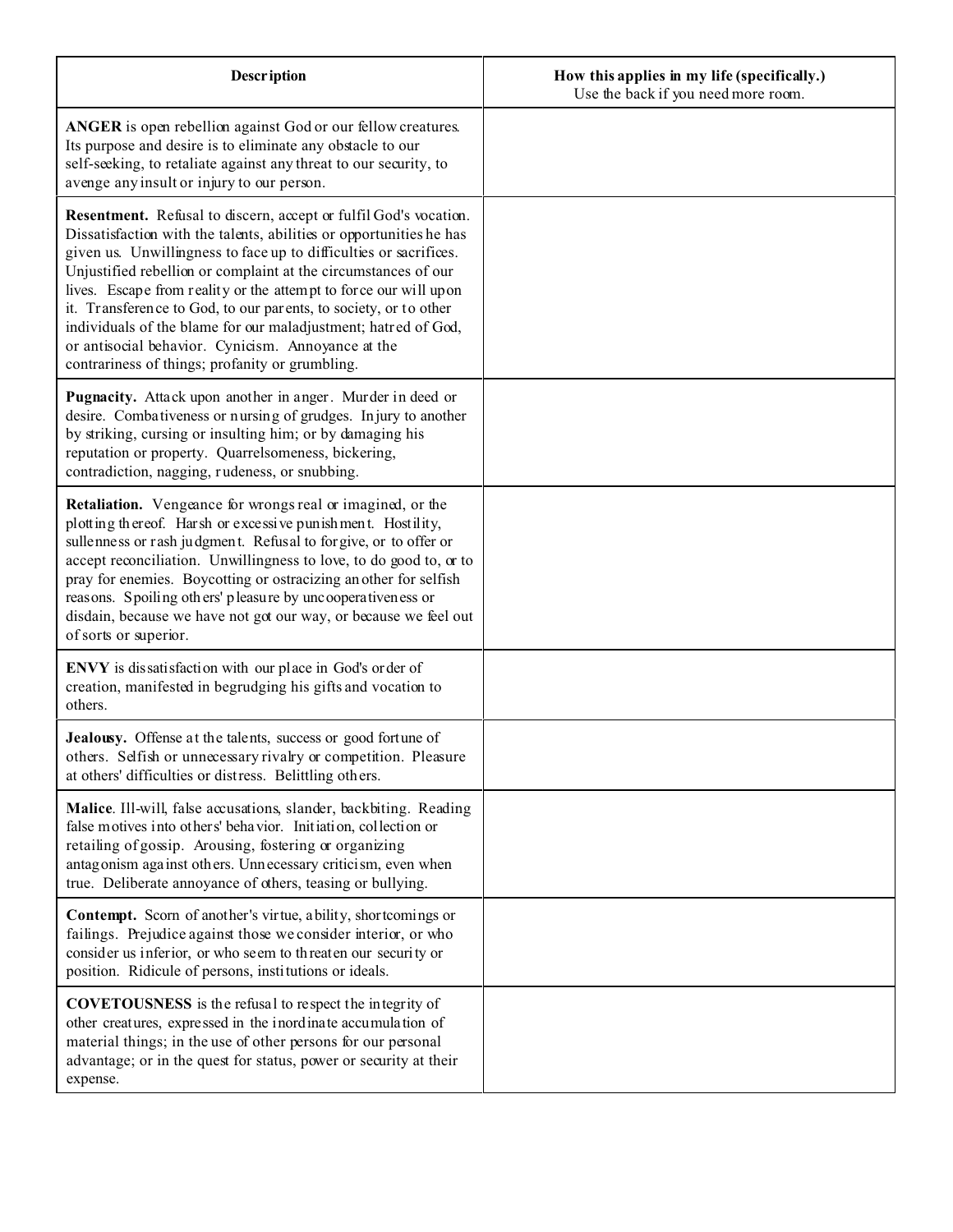| <b>Description</b>                                                                                                                                                                                                                                                                                                                                                                                                                                                                                                                                                                                                                                                                                                                                                                                                                                                                                                                                    | How this applies in my life (specifically.)<br>Use the back if you need more room. |
|-------------------------------------------------------------------------------------------------------------------------------------------------------------------------------------------------------------------------------------------------------------------------------------------------------------------------------------------------------------------------------------------------------------------------------------------------------------------------------------------------------------------------------------------------------------------------------------------------------------------------------------------------------------------------------------------------------------------------------------------------------------------------------------------------------------------------------------------------------------------------------------------------------------------------------------------------------|------------------------------------------------------------------------------------|
| Inordinate Ambition. Pursuit of status, power, in fluence,<br>reputation, or possessions at the expense of the moral law, of<br>other obligations, or of the rights of others. Ruthless or unfair<br>competition. Putting self or family first. Conformity to<br>standards we recognize as wrong or inadequate in order to get<br>ahead. Intrigue or conspiracy for self-advancement.                                                                                                                                                                                                                                                                                                                                                                                                                                                                                                                                                                 |                                                                                    |
| <b>Domination.</b> Seeking to use or possess others. Over-protection<br>of children; refusal to correct or punish lest we lose their<br>affection; insistence that they conform to our ideal for them<br>contrary to their own vocation. Imposing our will on others by<br>force, guile, whining, or refusal to cooperate. Over-readiness to<br>advise or command; abuse of authority. Patronizing,<br>pauperizing, putting others under a debt of gratitude, or<br>considering ourselves ill-used when others' affection or<br>compliance is not for sale.<br>Respect of persons, favoritism, partiality, flattery,<br>fawning, or bribery to win support or affection. Refusal to<br>uphold the truth to fulfil duties, to perform good acts, or to<br>defend those wrongfully attacked, because we fear criticism or<br>ridicule, or because we seek to gain, the favor or approval of<br>others. Leading, tempting or encouraging another to sin. |                                                                                    |
| Avarice. Inordinate pursuit of wealth or material things. Theft,<br>dishonesty, misrepresentation, or sharing in stolen goods.<br>Cheating in business, taxes, school or games. Making worldly<br>success the goal of our life or the standard for judging others.                                                                                                                                                                                                                                                                                                                                                                                                                                                                                                                                                                                                                                                                                    |                                                                                    |
| Prodigality. Waste of natural resources or personal<br>possessions. Extravagance or living beyond our income, to<br>impress others or to maintain status. Failure to pay debts.<br>Gambling more than we can afford to lose, or to win unearned<br>profits. Unnecessary borrowing or carelessness with others'<br>money. Expenditure on self of what is needed for the welfare of<br>others.                                                                                                                                                                                                                                                                                                                                                                                                                                                                                                                                                          |                                                                                    |
| Penuriousness. Undue protection of wealth or security. Selfish<br>insistence on vested interests or on claimed rights. Refusal to<br>support or help those who have a claim on us. Sponging on<br>others. Stinginess. Failure to give due proportion of our income<br>to Church and charity, or of our time and energy to good works.<br>Failure to pay pledges promised to the Church or charities,<br>when able to do so.                                                                                                                                                                                                                                                                                                                                                                                                                                                                                                                           |                                                                                    |
| <b>GLUTTONY</b> is the overindulgence of natural appetites for food<br>and drink, and by extension the inordinate quest for pleasure or<br>comfort.                                                                                                                                                                                                                                                                                                                                                                                                                                                                                                                                                                                                                                                                                                                                                                                                   |                                                                                    |
| Intemperance. Overindulgence in food, drink, smoking, or<br>other physical pleasures. Fastidiousness, fussiness, demanding<br>excessively high standards, or dilettantism. Condemnation of<br>some material things or pleasures as evil in themselves,<br>attempting to prohibit their use rather than their abuse.                                                                                                                                                                                                                                                                                                                                                                                                                                                                                                                                                                                                                                   |                                                                                    |